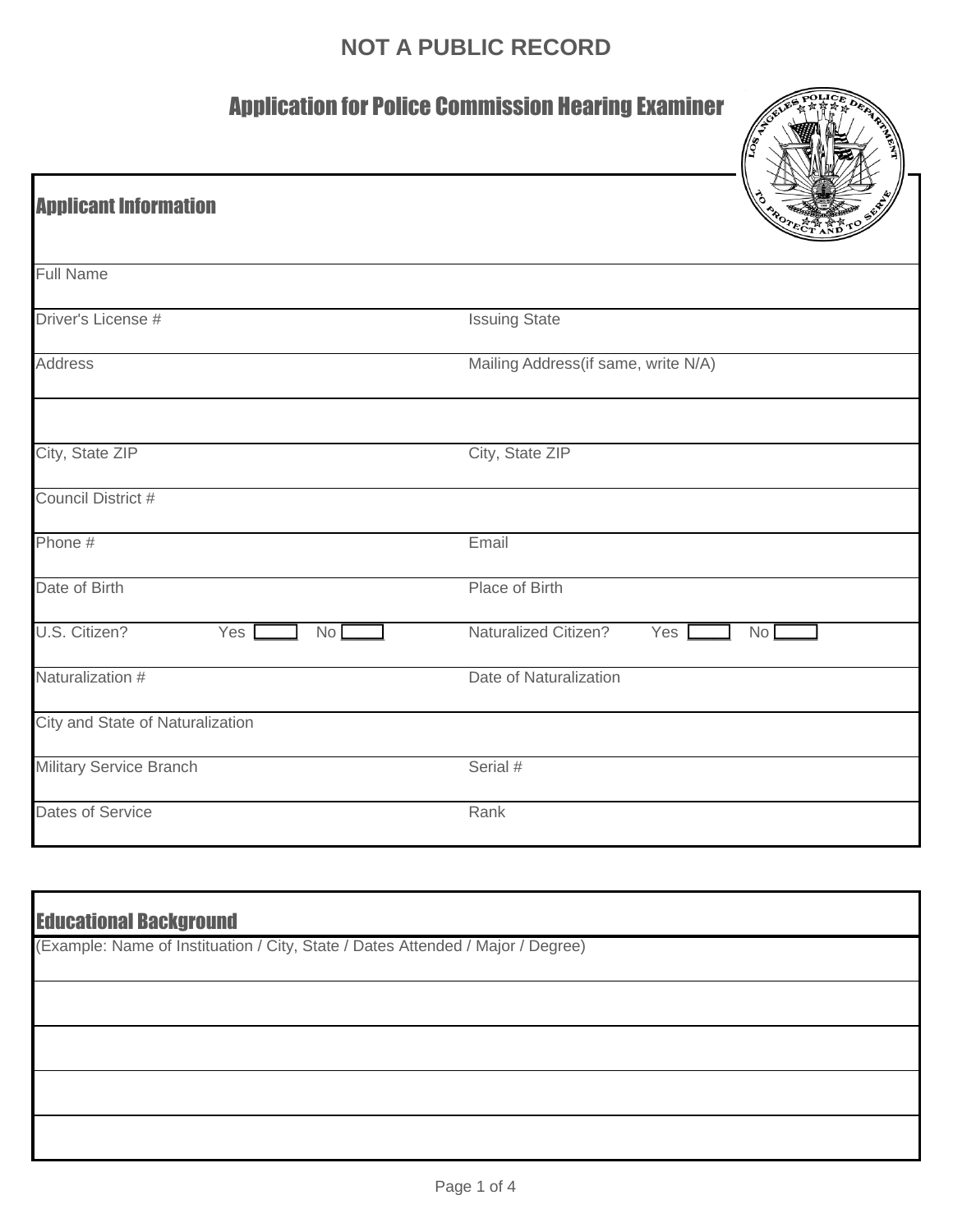| <b>Organizations and Memberships</b>         |
|----------------------------------------------|
| Professional / Fraternal / Union memberships |
|                                              |
|                                              |
|                                              |
|                                              |
| Other Affiliations (i.e. civic groups)       |
|                                              |
|                                              |

| <b>Employment History</b>                                             |                                                                                                                               |
|-----------------------------------------------------------------------|-------------------------------------------------------------------------------------------------------------------------------|
| Present or Last Employer                                              |                                                                                                                               |
| <b>Business Address</b>                                               |                                                                                                                               |
| City, State ZIP                                                       |                                                                                                                               |
| Business Phone #                                                      | Position/Title:                                                                                                               |
| Former California Penal Code 832.1 Peace Officer? Yes                 | No                                                                                                                            |
| Date of Separation                                                    | Agency                                                                                                                        |
|                                                                       |                                                                                                                               |
| a hearing examiner? If yes, please explain the circumstances/outcome: | During your employment have you had a sustained allegation of misconduct that would impact your ability to act impartially as |
|                                                                       |                                                                                                                               |
|                                                                       |                                                                                                                               |
|                                                                       |                                                                                                                               |
|                                                                       |                                                                                                                               |
|                                                                       |                                                                                                                               |
|                                                                       |                                                                                                                               |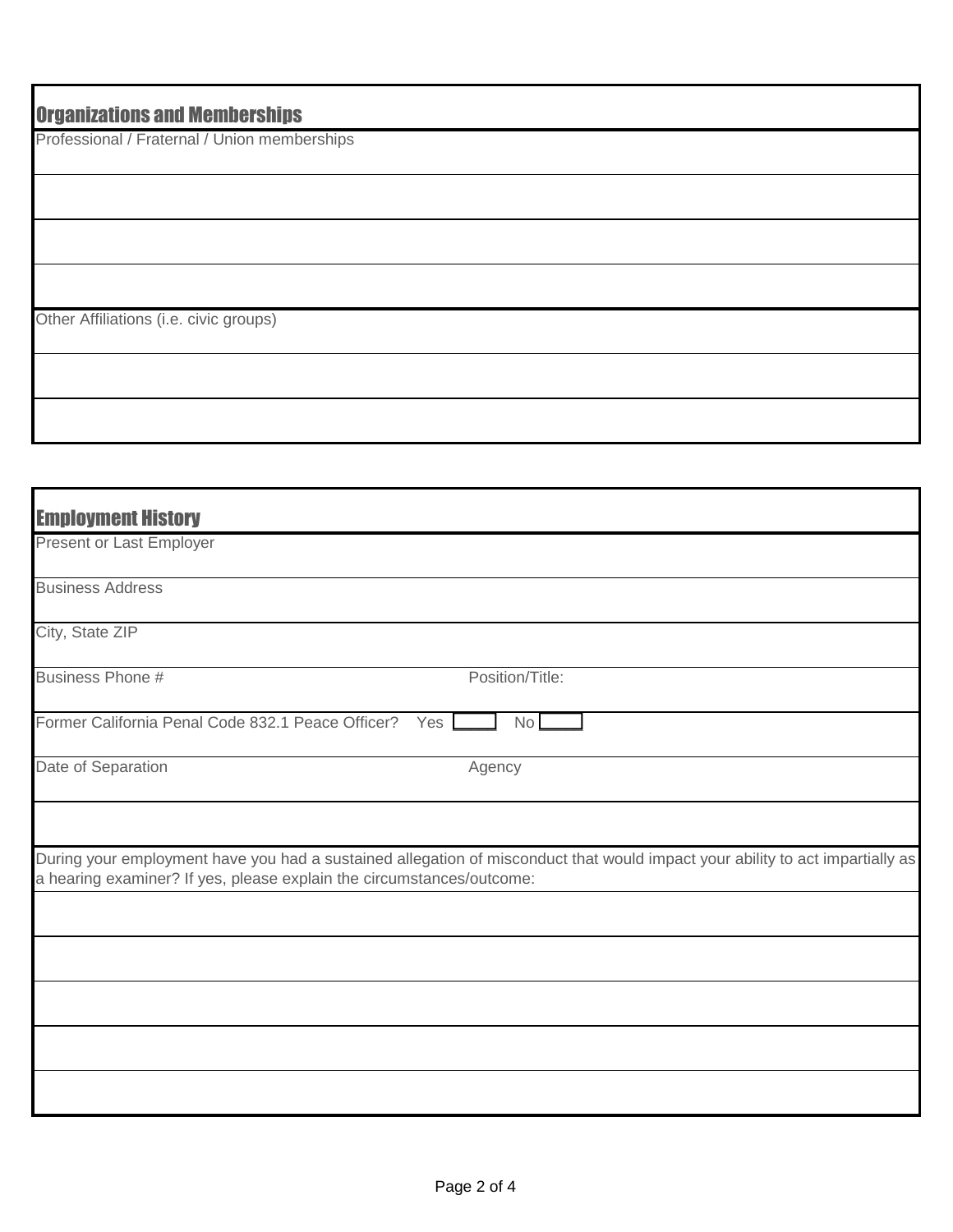| Have you ever been arrested by a member of the Los Angeles Police Department or any other law enforcement agency? If<br>yes, please explain the circumstances: |  |  |
|----------------------------------------------------------------------------------------------------------------------------------------------------------------|--|--|
|                                                                                                                                                                |  |  |
|                                                                                                                                                                |  |  |
|                                                                                                                                                                |  |  |
|                                                                                                                                                                |  |  |
|                                                                                                                                                                |  |  |
| <b>Criminal Convictions: Yes</b><br><b>No</b>                                                                                                                  |  |  |
| If yes, please explain the charge(s):                                                                                                                          |  |  |
|                                                                                                                                                                |  |  |
|                                                                                                                                                                |  |  |
|                                                                                                                                                                |  |  |
| Jurisdiction<br>Date                                                                                                                                           |  |  |
|                                                                                                                                                                |  |  |
| Do you currently have relatives or close personal friends who work in the Los Angeles Police Department or other law<br>enforcement agencies? Yes<br>No        |  |  |
| If yes, please explain relationship:                                                                                                                           |  |  |
|                                                                                                                                                                |  |  |
|                                                                                                                                                                |  |  |
|                                                                                                                                                                |  |  |
|                                                                                                                                                                |  |  |
|                                                                                                                                                                |  |  |

Have you ever filed a complaint against a member of the Los Angeles Police Department or other law enforcement agency? If yes, please explain circumstances/outcome: